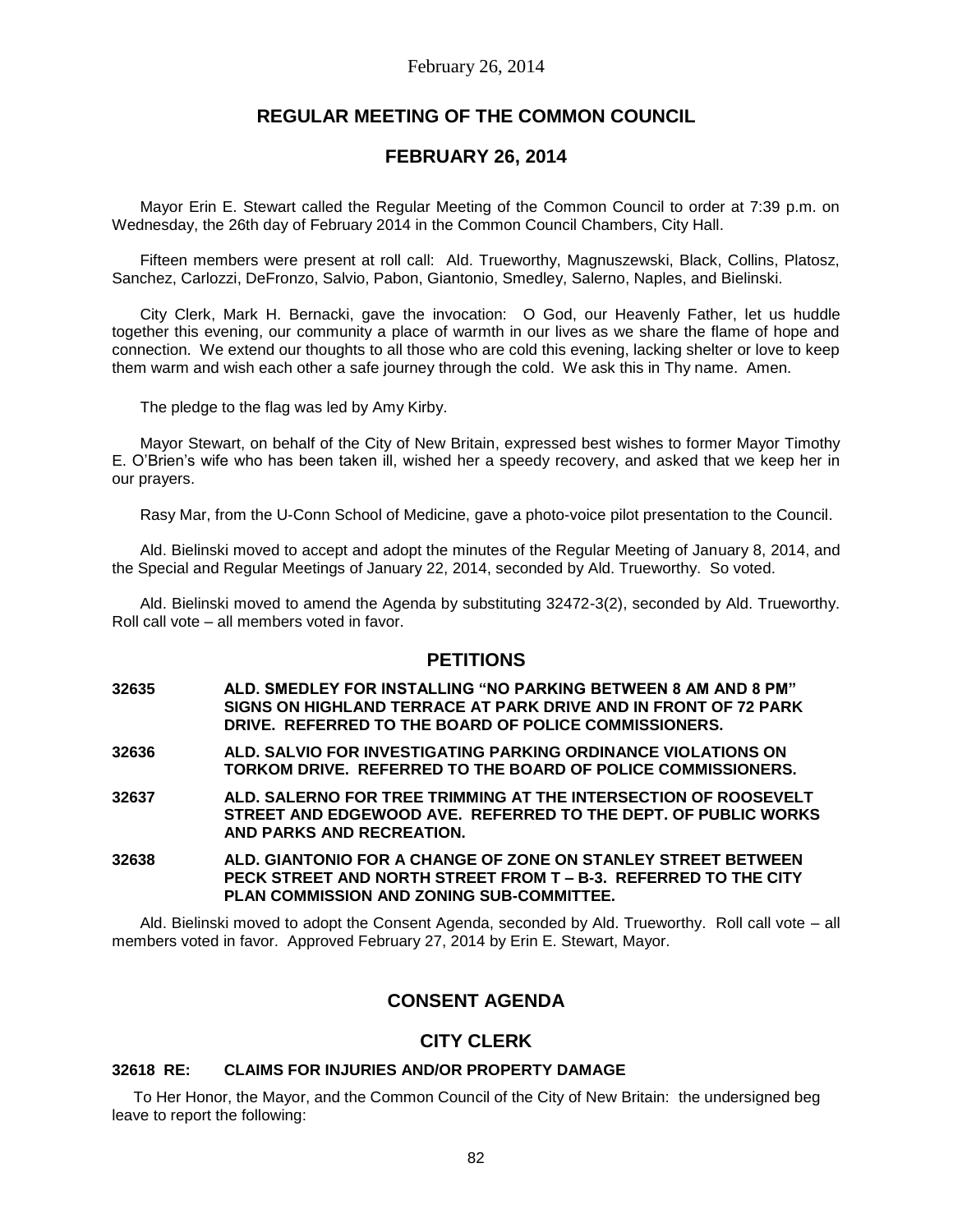#### CLAIMANTS NAME

- Albert, Michael
- Casillas, Stephen A.
- Flanagan, Sean
- Horbal, Frank
- Llanos, Michael
- Pabon, Jose by Atty. Richard L. Zayas
- Radzewicz, Wanda
- Ramos, Kevin by Richard L. Zayas
- Rodriguez, Ralph
- Szczygla, Miroslaw
- Tokarzewski, Waldemar by Atty. Timothy Brignole

Mark H. Bernacki City Clerk

# **OFFICE OF THE CORPORATION COUNSEL**

### **32620 RE: CELESTE L. RIVERA V. CITY OF NEW BRITAIN**

 To Her Honor, the Mayor, and the Common Council of the City of New Britain: the undersigned beg leave to report the following:

 RESOLVED, By the Common Council of the City of New Britain that the sum of TWENTY FIVE THOUSAND DOLLARS (\$25,000.00) be paid to Celeste L. Rivera and Jared T. Kosky, her attorney, in full settlement of her suit against the City of New Britain, now pending in Superior Court, Judicial District of New Britain, at New Britain, for bodily injuries she sustained when on October 2, 2009 while attempting to enter the passenger side of the vehicle parked along 17 Whitman Street, her right foot stepped into a hole approximately 30 inches wide and 6 inches deep along the edge of the street. Immediately after the incident, she was treated at the hospital for a non-displaced oblique fracture which involved the tuberosity of the metatarsal and was observed to have ecchymosis over the lateral side of the right foot. Also as a result of the incident, it is alleged that plaintiff had to have extensive arthroscopic debridement of the right ankle joint, right ankle anterior talo-fibular and calcaneo-fibular ligament reconstruction. Her medicals total \$39,113.89.

 This recommendation is made upon the advice of City Attorney Irena J. Urbaniak, after settlement negotiations between Honorable Judge Young, City Attorney Irena J. Urbaniak and Jared T. Kosky, Esq., with the approval and consent of Gennaro Bizzarro, Esq.

 This suit is to be withdrawn by the plaintiff without costs to the City of New Britain and settlement is to be made without admission of any liability.

> Irena J. Urbaniak City Attorney

# **FINANCE DEPARTMENT**

### **32621 RE: LINE ITEM TRANSFERS- JAN. 16, 2014 THROUGH FEB. 4, 2014**

To Her Honor, the Mayor, and the Common Council of the City of New Britain: the undersigned beg leave to report the following:

 In accordance with the city of New Britain ordinance of Article VII – Finance, Section 2-494(3), the following departments have transferred monies from one line item to another within their departmental budget (total department budget has not changed). Each transfer will be continuously numbered from month to month throughout the fiscal year. This report represents the transfers executed by the mayor in accordance with the aforementioned ordinance for the period ending February 4, 2014

| <b>Town Clerk</b><br>4. Department: |                |                     |
|-------------------------------------|----------------|---------------------|
| From:                               | 001108001-5663 | (Election Supplies) |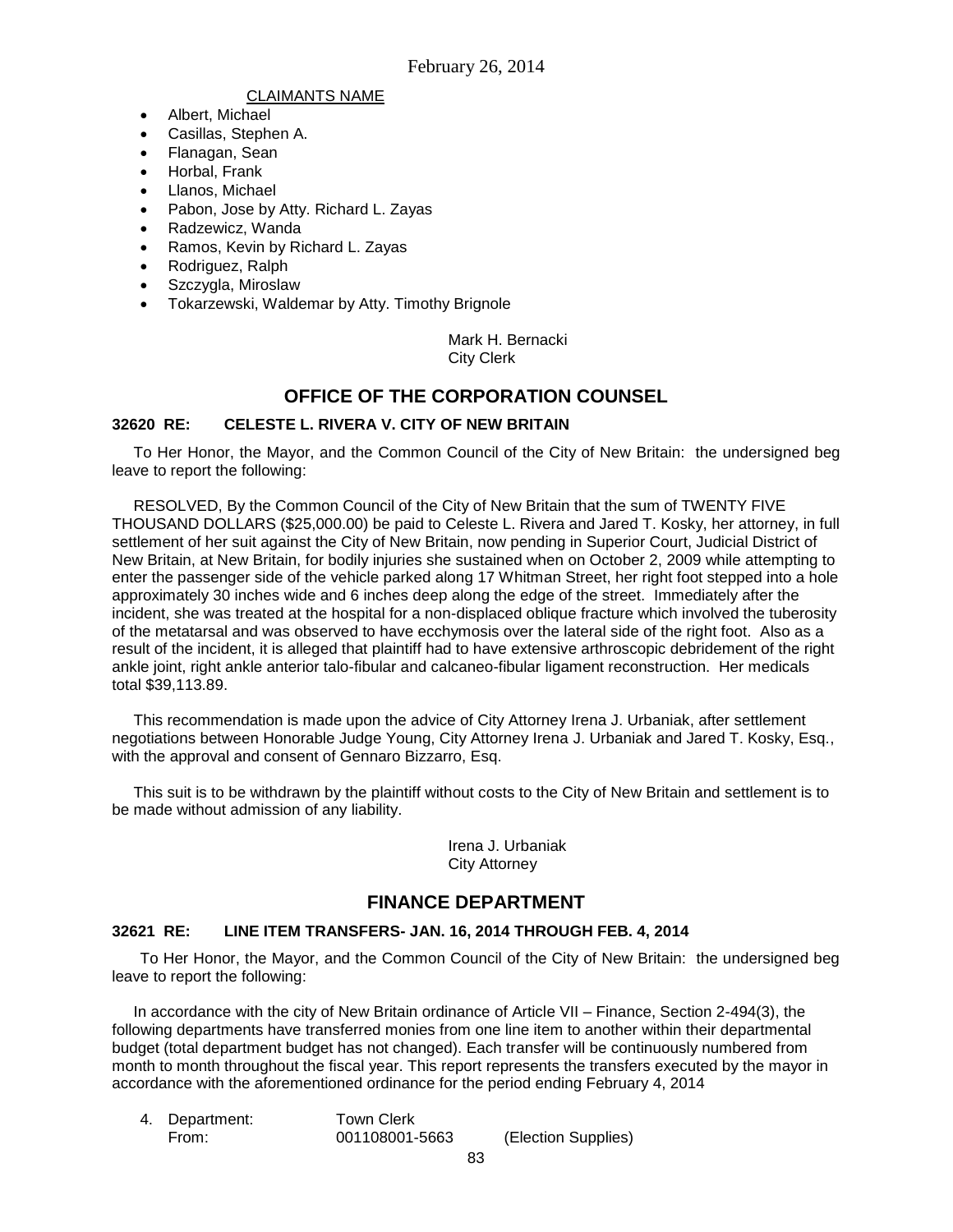Amount: \$1,000.00

To: 001108001-5436 (Equipment Maintenance & Repairs) Brief Description: Funds needed to purchase office shredder and Town Clerk signature time stamp

> Rebecca Salerni Acting Finance Director

# **PURCHSING DEPARTMENT**

## **32622 RE: ON-CALL ENGINEERING SERVICES CORBIN AVE. AND ELAM STREET PUMP STATION IMPROVEMENTS**

To Her Honor, the Mayor, and the Common Council of the City of New Britain: the undersigned beg leave to report the following:

 The following on-call engineering project has been requisitioned following the award by the Common Council for on-call engineering contracts, Bid #3620, approved at its Regular Meeting of October 26, 2011. This project was presented and approved by the Water Commission at their February 11, 2014 meeting.

| <b>Project Name:</b> | Corbin Avenue and Elam Street Pump Station Improvements           |
|----------------------|-------------------------------------------------------------------|
| Vendor:              | Tata & Howard                                                     |
| Amount:              | \$49,500,00                                                       |
| Line Items:          | 9303501100-5331 Water Capital Improvements, Professional Services |
| Requested By:        | <b>Public Works Department/Utilities Division</b>                 |

 Scope: Tata & Howard will perform engineering services for the replacement of existing controls and communication equipment at the Corbin Avenue and Elam Street Pump Stations, installation of new chlorine and PH water quality analyzers at the Elam Street Pump Station and replacement of an existing generator at the Corbin Avenue Pumping Station. They will conduct on site visits of the Pump Stations to determine the configurations, operations and layout of the existing controls, equipment, analyzers and generation systems. Tata & Howard will be able to prepare schematic plans depicting the proposed improvements and their costs. They will meet with the Utilities Division to discuss their site inspections results. Tata & Howard will then develop specifications and engineering prints for these improvement projects so they can be put out to bid. Tata & Howard will conduct a pre-bid meeting at the sites and answer any questions from the bidders during the bidding process. Once the bids are received Tata & Howard will review the bids submitted to ensure compliance with the bid specifications. Once the projects have been awarded, Tata & Howard will conduct meetings with the contractors awarded the bid in addition to on-site visits of the Pump Stations to assure that the improvements being made meet specifications. This On-call Engineering Service was presented to the Water Commission at their February 11, 2014 meeting. At this meeting they approved the Public Works Deputy Director's recommendation to hire Tata & Howard to provide this On-call Engineering Service to the Utilities Division for the Corbin Avenue and Elam Street Pump Station Improvements.

 Resolved: That the Purchasing Agent is hereby authorized to issue a Purchase Order for \$49,500.00 to Tata & Howard to provide Engineering Services for the Corbin Avenue and Elam Street Pump Station Improvements for the Public Works Department, Utility Division.

> Jack Pieper Purchasing Agent

#### **32623 RE: PROFESSIONAL SERVICES – FOREST MANAGEMENT SERVICES FOR PUBLIC WORKS DEPT.**

To Her Honor, the Mayor, and the Common Council of the City of New Britain: the undersigned beg leave to report the following: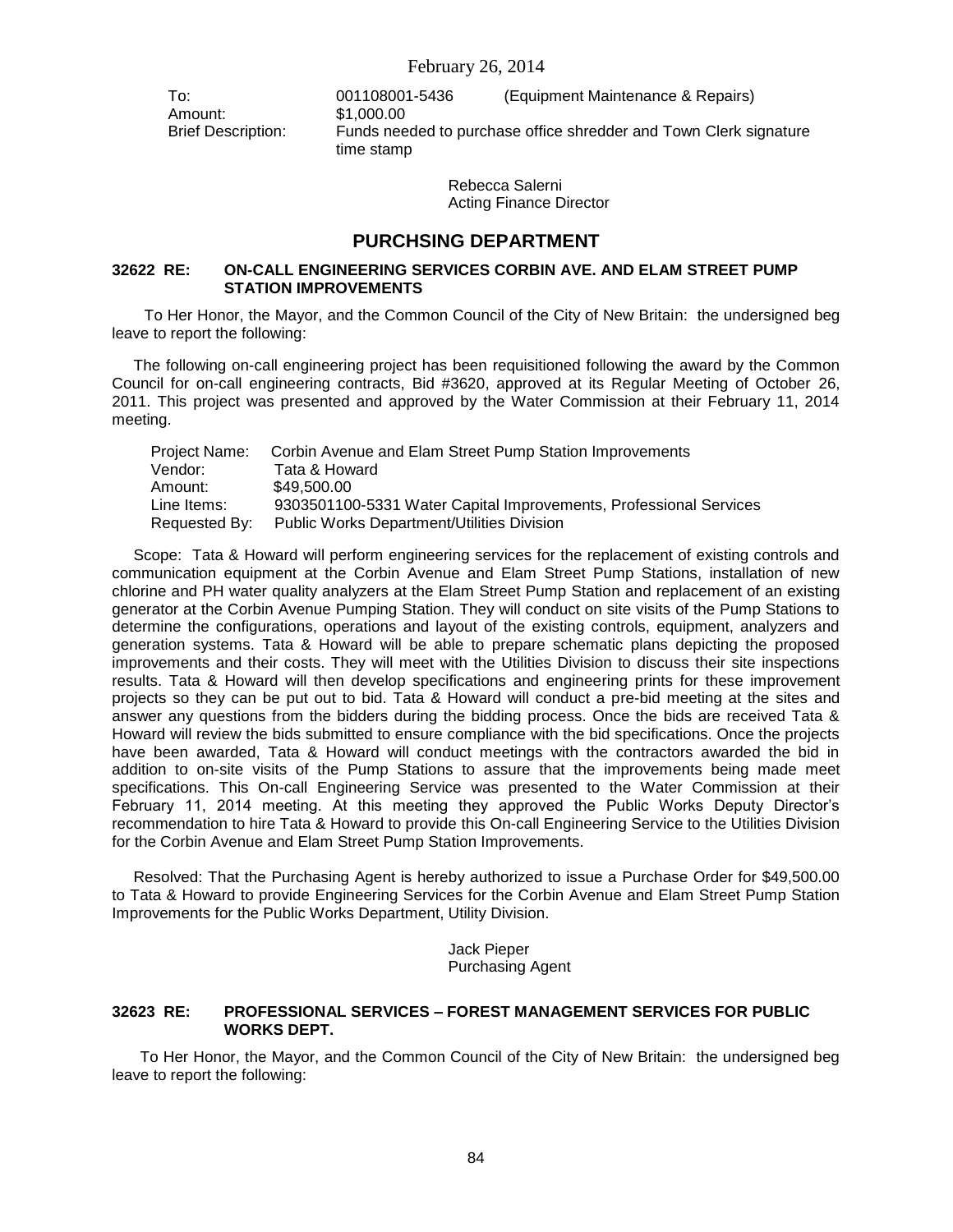In accordance with City Code of Ordinances, Chapter 2, Article VIII, Division 1, Section 2-531 purchase orders were requested by the New Britain Public Works Department, Utilities Division for Forest Management Services

| Supplier                  | <b>Services</b>                                                      | <b>Service Cost</b> | Wood Sale Income |
|---------------------------|----------------------------------------------------------------------|---------------------|------------------|
| <b>Connwood Foresters</b> |                                                                      | \$56,500.00         | \$91,000.00      |
| Rockfall, CT.             | <b>Professional Watershed</b><br><b>Forestry Management Services</b> |                     |                  |
|                           |                                                                      |                     |                  |
| Ferrucci & Walicki        |                                                                      | \$45,000.00         | \$62,000.00      |
| Middlefield, CT           |                                                                      | Total: \$101,500.00 | \$153,000.00     |

 The Public Works Department, Utilities Division needs to effectively manage the thousands of acres of watershed property at the City's Reservoirs that it owns which is located in several Connecticut Municipalities. Watershed Forestry Management plans require long term plans, usually in five (5) year increments to provide optimum results to protect and enhance water quality. The harvest and sale of the cut wood from the watershed properties will help to pay for the Professional Watershed Forestry Management Services. The Public Works Department, Utilities Division, will be receiving a net income of \$51,500.00 after paying for the Professional Watershed Forestry Management Services over the next five (5) years. Connwood Foresters and Ferrucci & Walicki have been providing this Professional Watershed Forestry Services to the City for the past twenty-two (22) years. There are very few Connecticut Companies that can provide these Professional Watershed Forestry Services. It would be very difficult to find other companies to submit a bid. This was presented to the Water Commission at their February 11, 2014 meeting. At this meeting they approved the Deputy Director of the Public Works Department's recommendation to enter into a five (5) year agreement with Connwood Foresters, Inc of Rockfall, CT and Ferrucci & Walicki of Middlefield, CT to provide Professional Watershed Forestry Management Services to the Public Works Department, Utilities Division. Funding is available for this purchase from the Public Works Department, Utilities Division's account number, 9303501200-5331, Water Forestry Services, Professional Services.

 Resolved: that the Purchasing Agent be and hereby authorized to issue a Purchase Order to and enter into a five (5) year agreement with Connwood Foresters Inc of Rockfall, CT and Ferrucci & Walicki of Middlefield, CT to provide Professional Watershed Forestry Management Services to the Public Works Department, Utilities Division.

#### Jack Pieper Purchasing Agent

#### **32624 RE: COOOPERATIVE PURCHASING – ANNUAL FIRE ALARM SYSTEM TESTING, INSPECTION AND FULL SERVICE CONTRACT – PUBLIC WORKS DEPT.**

To Her Honor, the Mayor, and the Common Council of the City of New Britain: the undersigned beg leave to report the following:

 In accordance with City Code of Ordinances, Chapter 2, Article VIII, Division 1, Section 2-538 (a), a purchase order was requested by the Public Works Department, Utilities Division for the following under the State of Connecticut's Cooperative Purchasing Plan:

| Supplier         | Description                          | Price       |
|------------------|--------------------------------------|-------------|
| SimplexGrinnell  | Annual Fire Alarm System Testing     | \$16.524.62 |
| East Berlin, CT. | Inspection and Full Service Contract |             |

 The Public Works Department, Utilities Division requested a purchase order for the Annual Fire Alarm System Testing, Inspection and Full Service Contract for their Filter Plant, Administration Building and Pump Station. The Full Services Contract includes component, parts, battery replacement and service calls. SimplexGrinnell has been providing maintenance on this system for the Public Works Department, Utilities Division in the past. SimplexGrinnell is the manufacturer of the Fire Alarm System and has one hundred and eighty-five (185) offices that make up one of the largest service networks in the Fire Alarm and Sprinkler Industry. SimplexGrinnell has no dealers and to go out to bid for these services would not be beneficial to the City. SimplexGrinnell also has a State of Connecticut Contract, 11PSX0055, for these Services. SimplexGrinnell has once again agreed to charge the Public Works Department, Utilities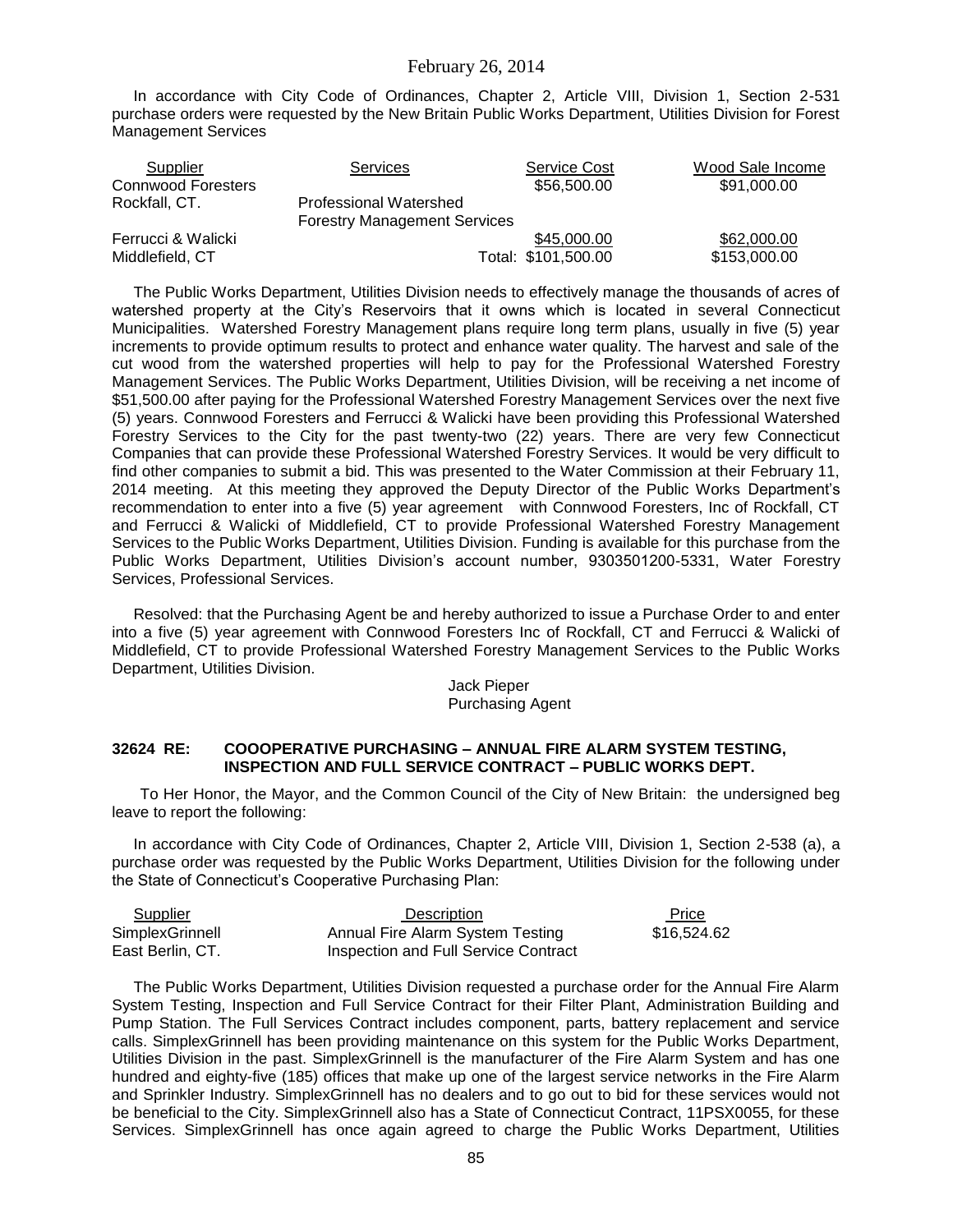Division the State of Connecticut Contract pricing for these services. The price that SimplexGrinnell is charging the Public Works Department, Utilities Division is at a discounted rate of 6% below their normal pricing for these services. This expense was also presented to the Water Commission at their February 11, 2014 meeting in which they approved this expenditure. Funding for this purchase of the Annual Fire Alarm System Testing, Inspection and Full Services Contract is available within the Public Works Department, Utilities Division's account number 9303500103-5659, Water Operating Expenses, Treatment, Operating Material and Supplies.

 RESOLVED: That the Purchasing Agent is hereby authorized to issue a purchase order for \$16,524.62 to SimplexGrinnell of East Berlin, CT for the Annual Fire Alarm System Testing, Inspection and Full Services Contract for the Public Works Department, Utilities Division at their Filter Plant, Administration Building and Pump Station utilizing the State of Connecticut's Cooperative Purchasing Plan, Contract Award # 11PSX0055.

> Jack Pieper Purchasing Agent

## **32625 RE: ANIMAL CONTROL TRANSPORTATION SYSTEM – POLICE DEPT. ANIMAL CONTROL DIVISION**

To Her Honor, the Mayor, and the Common Council of the City of New Britain: the undersigned beg leave to report the following:

In accordance with City Code of Ordinances, Chapter 2, Article VIII, Division 1, Section 2-531 a purchase order was requested by the New Britain Police Department for the purchase of a new Animal Control Transportation System.

| Supplier    | Item                                 | Price       |
|-------------|--------------------------------------|-------------|
| Mavron, Inc | Animal Control Transportation System | \$12,210.00 |
| Warsaw, IN. |                                      |             |

The New Britain Police Department has requested for their Animal Control Division the purchase of an Animal Control Transportation System to be installed inside their new Chevy Tahoe that they will be taking delivery of soon. Mavron, Inc is the leading manufacturer of Animal Control Transportation Systems and meets the Police Department, Animal Control Division's, requirements and specifications. Mavron, Inc.'s Animal Control Transportation Vehicles are also utilized by other cities within the State of Connecticut. They manufacture and then install the Animal Control Transportation Systems into Vans, SUVs and onto Pickup Trucks. They have no dealers and are the sole source supplier of their Animal Control Transportation Systems in the United States. This fact has been verified by the Purchasing Agent who has been in direct phone contact with Mavron, Inc. Bid solicitation for the purchase of the new Animal Control Transportation System would not be beneficial to the City. Funding for this purchase was approved by the Common Council at their June 27, 2013 meeting, Resolution #32387-1 Appropriation and Bond Authorization for the purchase of various Capital Equipment and is available in the Police Department's account, JL#0041100214-57025, Police Capital Equipment, Animal Control Vehicle.

RESOLVED: The Purchasing Agent is hereby authorized to issue a purchase order for \$12,210.00 to Mavron, Inc of Warsaw, IN for the purchase of a New Animal Control Transportation System for the New Britain Police Department's Animal Control Division.

> Jack Pieper Purchasing Agent

### **32626 RE: ON-CALL ENGINEERING SERVICES FEE FOR DISPOSAL OF CONTAMINATED SOIL FROM UNKNOWN UNDERGROUND STORAGE TANK AT 347 WASHINGTON ST. AND PROJECT COMPLETION REPORT FOR ENVIRONMENTAL REMEDIATION – BEAVER ST. RECONSTRUCTION**

To Her Honor, the Mayor, and the Common Council of the City of New Britain: the undersigned beg leave to report the following: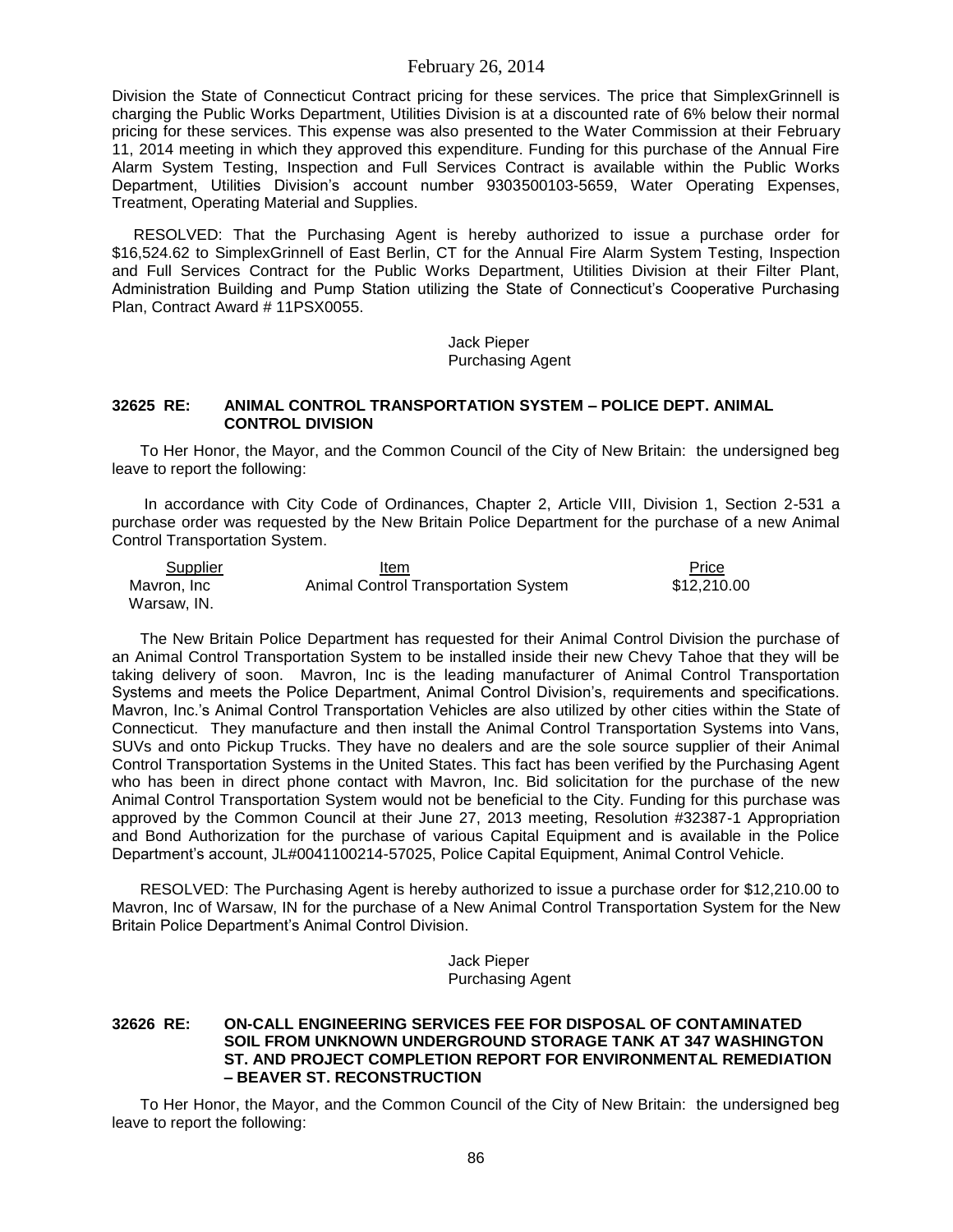The following on-call engineering project has been requisitioned following the award by the Common Council for on-call engineering contracts, Bid #3620, approved at its Regular Meeting of October 26, 2011.

| Project Name:          | Fee for disposal of contaminated soil from unknown underground storage tank at<br>347 Washington Street and project completion report for environmental<br>remediation at 246 Beaver Street, Beaver Street Reconstruction, State Project<br>88-174 |
|------------------------|----------------------------------------------------------------------------------------------------------------------------------------------------------------------------------------------------------------------------------------------------|
| Vendor:                | CMG Environmental, Inc.                                                                                                                                                                                                                            |
| Amount:<br>Line Items: | \$8,135.52 This fee is reimbursable per the terms of the Agreement for State<br>Project 88-174<br>0083058101-5331 Capital Projects, Beaver Street Reconstruction, Professional                                                                     |
|                        | <b>Services</b>                                                                                                                                                                                                                                    |
| Requested By:          | <b>Public Works Department, Engineering Division</b>                                                                                                                                                                                               |

Scope: CMG Environmental, coordinated the removal and proper disposal of one hundred and thirty one (131) tons of contaminated soil impacted by an underground tank that was leaking No 2 fuel oil found at 347 Washington Street during the Road Construction activities on State Project 88-174. CMG Environmental will prepare a summary report documenting the history and remaining steps to be followed in order to obtain final site closure from DEEP for the environmental remediation work at 246 Beaver Street.

RESOLVED: That the Purchasing Agent be and is hereby authorized to issue a Purchase Order for \$8,135.52 to CMG Environmental, Inc for the Contaminated Soil Disposal and Reporting Preparation for the Beaver Street Reconstruction Project, State Project 88-174

### Jack Pieper Purchasing Agent

### **32627 RE: EMERGENCY PURCHASE ORDER 500 TONS OF ROAD SALT – PUBLIC WORKS DEPT.**

To Her Honor, the Mayor, and the Common Council of the City of New Britain: the undersigned beg leave to report the following:

In accordance with City Code of Ordinances, Chapter 2, Article VIII, Division V, Section 2-606a, an Emergency Purchase Order was authorized by the Mayor and issued to the vendor listed below on February 11, 2014

| Supplier                        | Item                  | <b>Total Price</b> |
|---------------------------------|-----------------------|--------------------|
| International Salt Company, LLC | 500 Tons of Road Salt | \$40,000,00        |
| Pittsburgh, PA.                 |                       |                    |

The Purchasing Agent reports that no formal bid solicitation and advertisement as outlined in the Purchasing Ordinances were made for this item. In accordance with Section 2-606b of the City Code of Ordinances, the Purchasing Agent reports:

A Purchase Order was requested by the Public Works Department for the purchase of Road Salt. With the past inclement weather that we have had, the Public Works Department was almost out of their supply of Road Salt. The Public Works Department wants to have enough Road Salt in stock to be able to melt the snow and ice from City's streets to make them safe. The City, a member of the Capital Region Council of Governments (CRCOG) was included in their bidding process again this year for the Road Salt for the 2013-2014 winter season. CRCOG awarded the bid for each of their six (6) districts depending on what company submitted the lowest responsible bid for the Road Salt. The bids were awarded to Cargill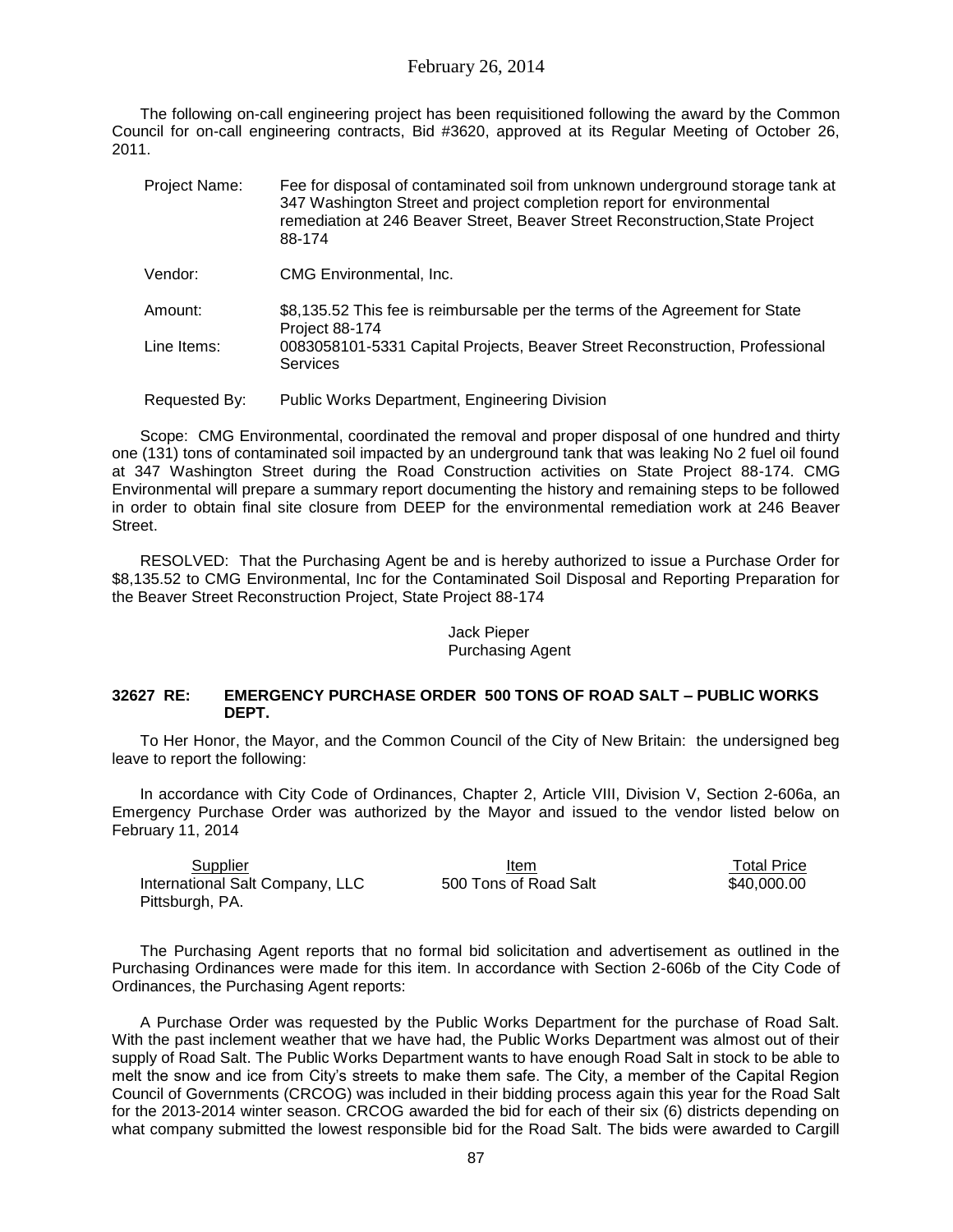Deicing Technologies and to International Salt Company, LLC. The City's purchase for the Road Salt for the 2013-2014 winter season from Cargill Deicing Technologies was approved by the Common Council at their July 10, 2013 meeting, Resolution 32391. The inclement weather that we have had this year has caused Cargill Deicing Technologies' supplies to diminish and they are having problems obtaining more Road Salt from the manufacturers. At present, they cannot supply the Connecticut Municipalities, which they were awarded the CRCOG Bid for, with the quantities of Road Salt that they need. CRCOG was informed of this and was in contact with International Salt Company, LLC to find out what their Road Salt supplies were and if they could supply the Municipalities that Cargill Deicing Technologies could not. International Salt Company, LLC informed CRCOG that they at the present time had enough Road Salt in stock and was willing to supply the Connecticut Municipalities with it that Cargill Deicing Technologies could not. Funding for this purchase came from the Public Works Department's account number 001315007-5659, Street/Snow Removal, operating material and supplies.

> Jack Pieper Purchasing Agent

# **TAX COLLECTOR**

# **32628 RE: TAX ABATEMENTS, CORRECTIONS AND REFUNDS**

To Her Honor, the Mayor, and the Common Council of the City of New Britain: the undersigned beg leave to report the following:

The Collector of Taxes has referred a list of tax abatements, corrections and refunds. Acceptance and adoption is respectfully recommended.

> Cheryl S. Blogoslawski Tax Collector

# **REPORTS OF LEGISLATIVE COMMITTEES, BOARDS, COMMISSIONS AND DEPARTMENTS**

# **OFFICE OF THE CORPORATION COUNSEL**

# **32619 RE: JAMES SCALISE, JR. V. CITY OF NEW BRITAIN**

To Her Honor, the Mayor, and the Common Council of the City of New Britain: the undersigned beg leave to report the following:

RESOLVED, by the Common Council of the City of New Britain that the sum of THIRTY THOUSAND DOLLARS (\$30,000.00) be paid to JAMES SCALISE, JR. and his attorneys, Petroski & Rizzi, and in full settlement of his suit against the City of New Britain now pending in Superior Court, Judicial District of New Britain, at New Britain, under Docket No. HHB-CV-10-6007304 as a result of an incident which took place on September 9, 2008 when Plaintiff fell due to an open manhole in the crosswalk at the intersection of Grand Street and Prospect Street. Plaintiff sustained significant injuries to his lumbar spine and right leg, underwent a lumbar fusion which resulted in a thirteen (13) percent permanent partial disability to the whole person and surgery to his right knee. Plaintiff has incurred medical bills in the amount of \$192,727.21.

This recommendation is made upon the advice of Assistant Corporation Counsel, Joseph E. Skelly, Jr., after settlement discussions with Judge William M. Shaughnessy, Jr., with the approval and consent of Corporation Counsel, Gennaro Bizzarro.

This suit is to be withdrawn by the Plaintiff, without costs to the City of New Britain, and settlement is to be made without admission of any liability.

> 88 Joseph E. Skelly, Jr. Assistant Corporation Counsel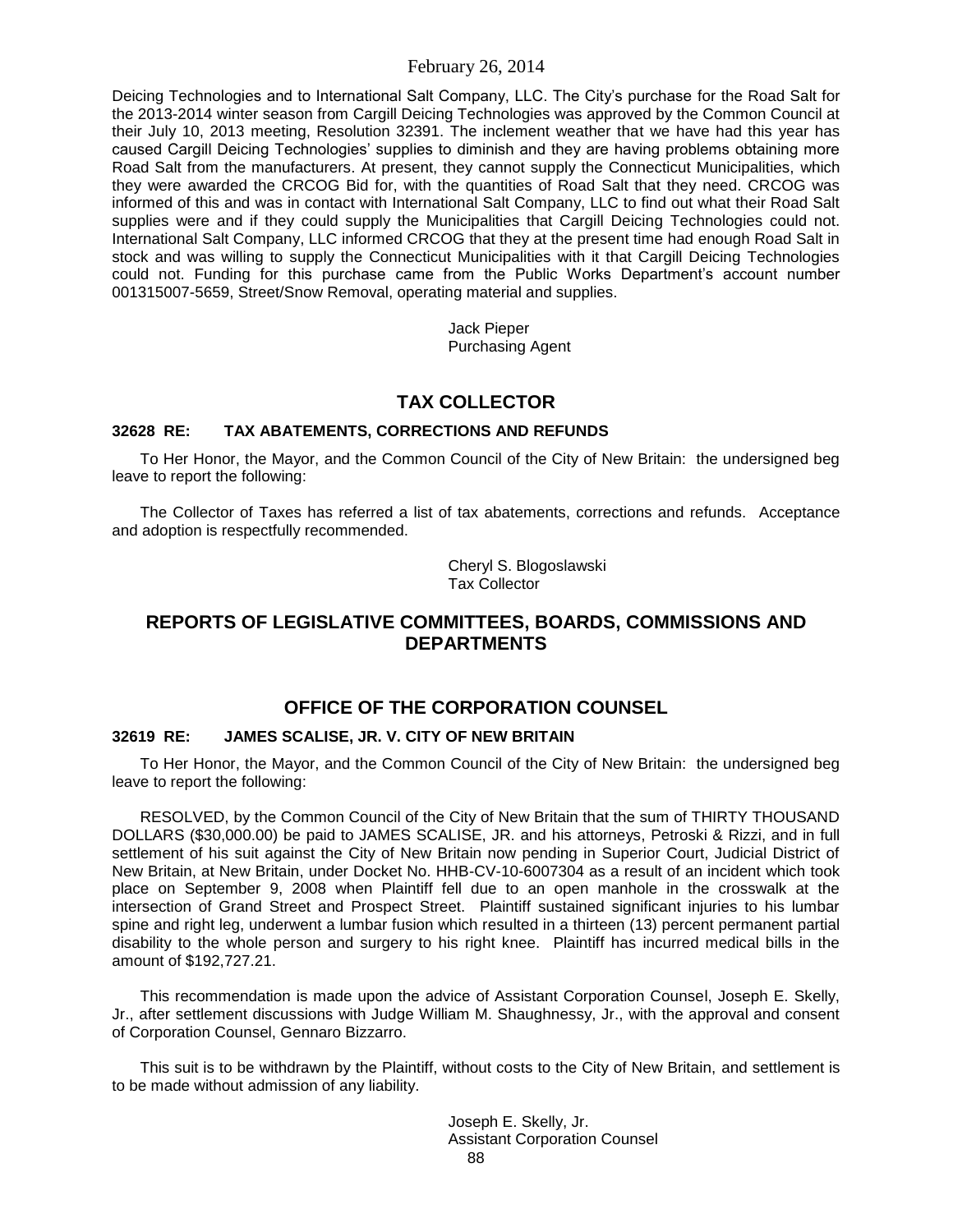Ald. Salvio moved to accept and adopt, seconded by Ald. Platosz. So voted. Approved February 27, 2014 by Mayor Erin E. Stewart.

# **DEPARTMENT OF PROPERTY MANAGEMENT**

### **32617-1 RE: WASHINGTON STREET METERS**

To Her Honor, the Mayor, and the Common Council of the City of New Britain: the undersigned beg leave to report the following:

Parking meters, including the meters on Washington Street, are checked and audited on a regular basis. Upon receipt of the above mentioned petition, the Parking Maintainer was sent to check all of the meters on Washington Street and they are all functioning properly.

> Denis J. Pelegrino Director of Fleet & Facilities

Ald. Sanchez moved to accept and adopt, seconded by Ald. Collins. So voted. Approved February 27, 2014 by Mayor Erin E. Stewart.

# **NEW BUSINESS**

# **RESOLUTIONS**

#### **32629 RE: CONTRACT WITH DONALD S. LUKOWSKI DBA DONALD S. LUKOWSKI & ASSOCIATES TO EXAMINE THE LAND RECORDS THRU JUNE 30, 2016**

To Her Honor, the Mayor, and the Common Council of the City of New Britain: the undersigned beg leave to recommend the adoption of the following:

WHEREAS, Connecticut State Statutes require the appointment of a person to examine municipal indexes of land records and to provide a detailed report in writing to the Town and City Clerk all errors and omissions; and

WHEREAS, these professional services have been performed by Donald S. Lukowski & Associates; and

WHEREAS, the scope of services includes a general review and verification of all documents recorded in the published volumes against a book and page listing furnished by the City of New Britain; verifiable items include names, volume, page, description, type of document and date of recordation; and

WHEREAS, the audit is performed for each of the twelve months of the year and a correction sheet is submitted to the Town and City Clerk monthly listing all corrections; following the completion calendar year audit, a state examination and inspection certificate is issued for subsequent submission to the State of Connecticut Public Records Administrator; and

WHEREAS, authorization is requested to extend the current contractual agreement for an additional term through June 30, 2016; and

WHEREAS, the annual cost of such services is not to exceed \$11,550 contingent upon annual funding made by the Common Council for this purpose; therefore be it

RESOLVED that the Purchasing Agent is hereby authorized to execute a contract amendment with Donald S. Lukowski dba Donald S. Lukowski & Associates for the proposed services and cost stated above through June 30, 2016.

Alderman Carlo Carlozzi Jr.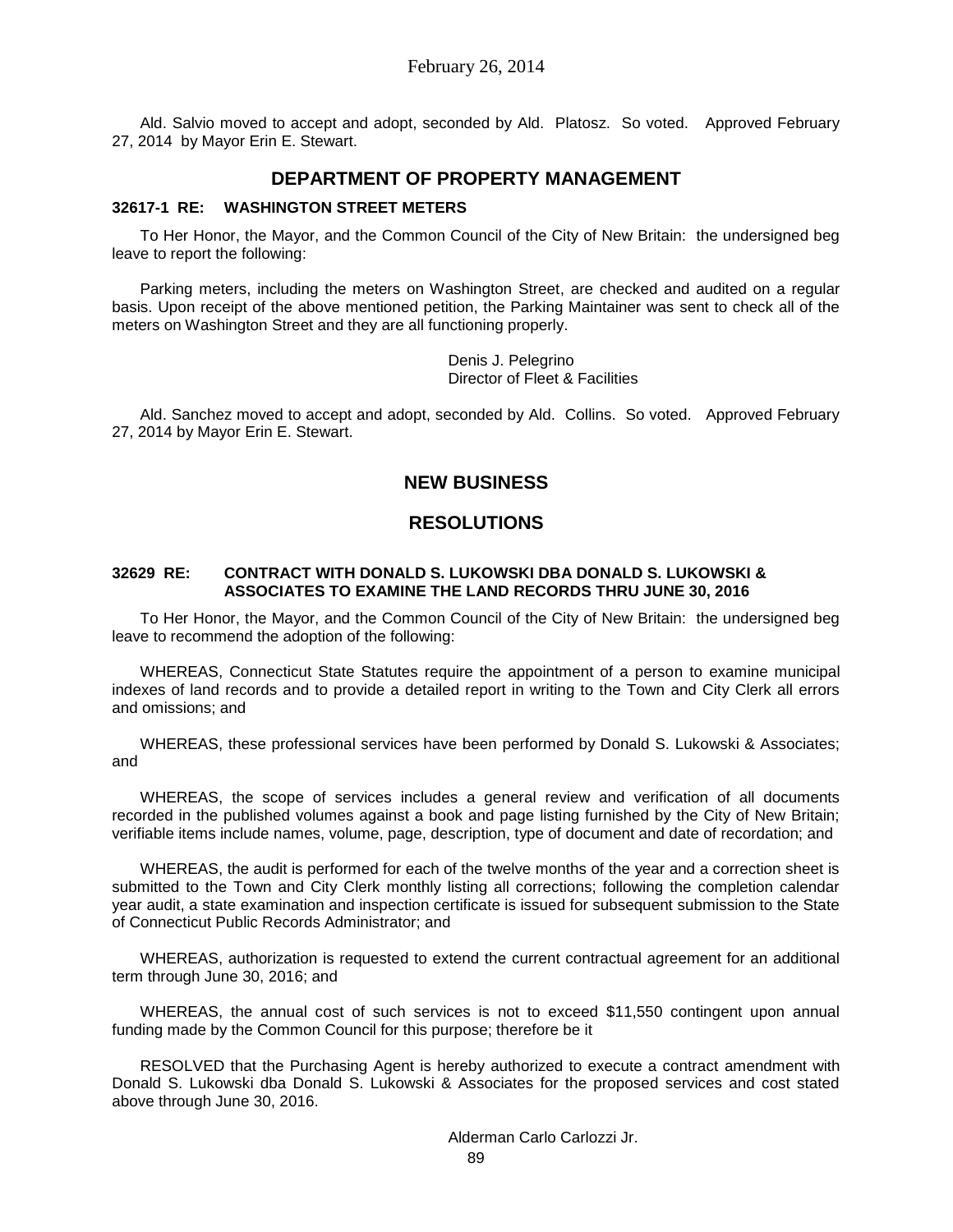Ald. Carlozzi moved to accept and adopt, seconded by Ald. Trueworthy. So voted. Approved February 27, 2014 by Mayor Erin E. Stewart.

#### **32472-3 RE: PROPOSED AMENDMENT TO SEC. 2-22 OF THE ORDINANCES REGARDING PUBLIC PARTICIPATION PRIOR TO COUNCIL MEETINGS**

*Resolution on file in Town Clerk's Office.*

Ald. Giantonio moved to accept and refer to the Committee on Administration, Finance and Law, seconded by Ald. Carlozzi. So voted. Approved February 27, 2014 by Mayor Erin E. Stewart.

#### **32630 RE: AGREEMENT FOR PURCHASING OF EMERGENCY SEWER SERVICES – BETWEEN CITY OF NEW BRITAIN AND KENSINGTON FIRE DISTRICT**

To Her Honor, the Mayor, and the Common Council of the City of New Britain: the undersigned beg leave to recommend the adoption of the following:

WHEREAS, the City of New Britain and the Kensington Fire District propose to enter into an Agreement for emergency sewer repair services and services for the pumping out of the District's sewage pumping stations and catch basins; and,

WHEREAS, the District and the City wish to memorialize their understandings concerning their respective duties, rights, liabilities and obligations whenever the District requests these Services; and,

WHEREAS, the District agrees to pay the City for these Services at the hourly billing rate of \$155.83 per hour during normal working hours; and,

WHEREAS, the District agrees to pay the City for these Services at the hourly billing rate of \$192.74 per hour during "after hours" including a 4 hour minimum charge of \$770.96; and,

WHEREAS, the District agrees to pay the City for these Services at the hourly billing rate of \$229.66 per hour during Sunday and Holiday calls including a 4 hour minimum charge of \$918.64; and,

WHEREAS, these rates are subject to change as dictated by subsequent union contracts; therefore, be it

RESOLVED, that Gilbert Bligh, Deputy Director of Public Works Water/Sewer Division, be, and is hereby authorized to sign the agreement entitled:

"Agreement For Purchasing Of Emergency Sewer Services"

Alderman Carlo Carlozzi, Jr. Alderwoman Eva Magnuszewski Alderman Emmanuel Sanchez Common Council Liaisons Public Works Department

Ald. Carlozzi moved to accept and adopt, seconded by Ald. Sanchez. So voted. Approved February 27, 2014 by Mayor Erin E. Stewart.

#### **31989-6 RE: PROPOSED AMENDMENT TO THE ORDINANCES DELETING ARTICLE XIX, SECTIONS 14-400 THRU 14-406 REGARDING LICENSE FOR RESIDENTIAL RENTAL REAL PROPERTY**

*Resolution on file in Town Clerk's Office.*

Ald. Carlozzi moved to accept and refer to the Committee on Planning, Zoning and Housing, seconded by Ald. Pabon. So voted. Approved February 27, 2014 by Mayor Erin E. Stewart.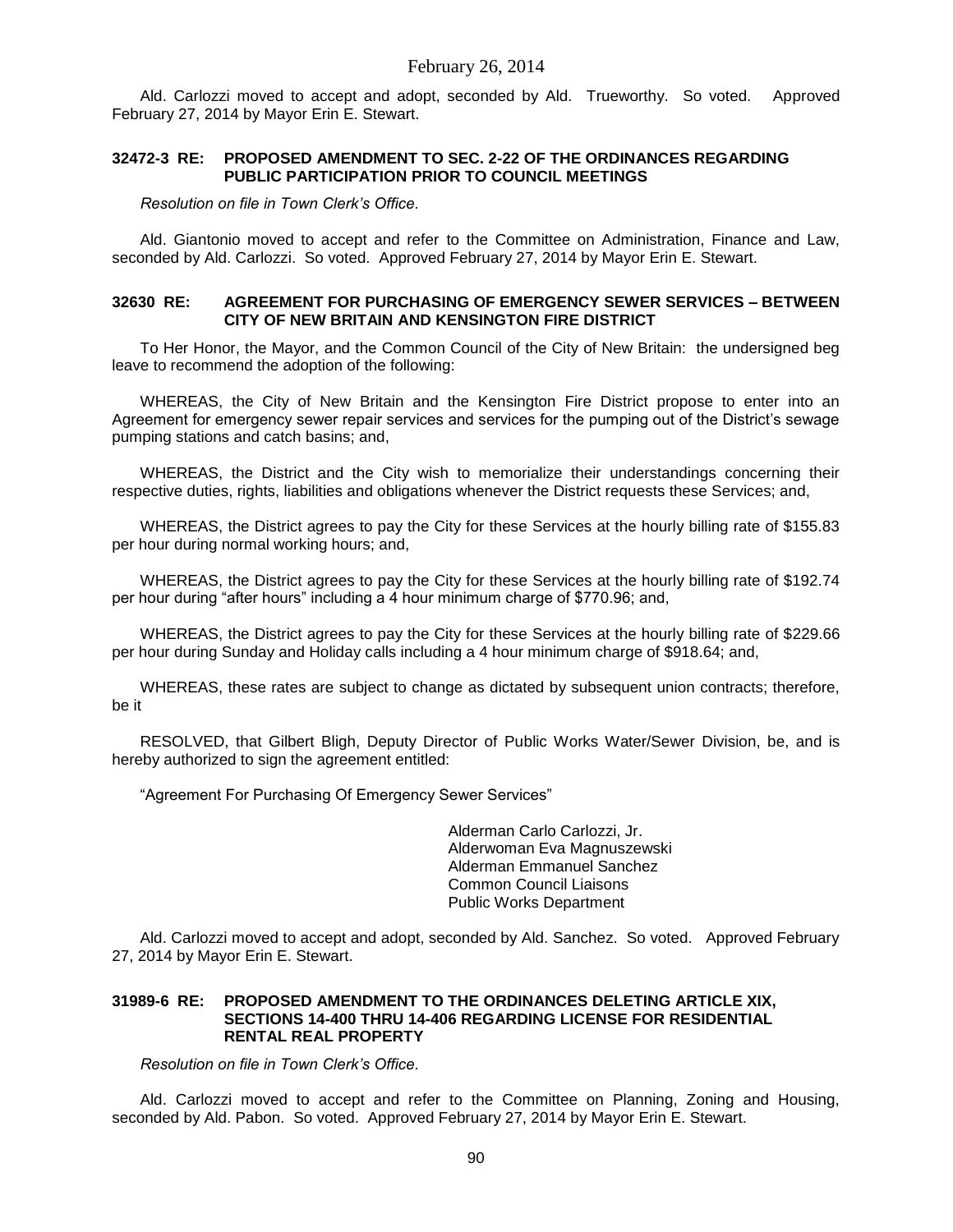### **32631 RE: THE ACQUISITION OF 246 BEAVER ST. FROM THE STATE OF CONNECTICUT DEPARTMENT OF TRANSPORTATION**

To Her Honor, the Mayor, and the Common Council of the City of New Britain: the undersigned begs leave to recommend the adoption of the following:

WHEREAS, The State of Connecticut Department of Transportation under the terms of the Beaver Street Reconstruction Project No. 88-174 is required to convey 246 Beaver Street to the City of New Britain for Highway Purposes for no monetary consideration; and

WHEREAS, the property consists of approximately 18,939 square feet; and

WHEREAS, it is the intention of the City of New Britain to seriously consider any proposal or application filed by a third party to erect a monument on this property to honor the 65th Infantry known as The Borinqueneers; and

WHEREAS, the executed Quit-Claim Deed to the City of New Britain prepared by the State of Connecticut Department of Transportation is attached as Exhibit A; (Exhibit is on file in the Town Clerk's Office) now therefore, be it

RESOLVED, That Erin E. Stewart, Mayor, be and is hereby authorized to execute all documents related to the acquisition of 246 Beaver Street from the State of Connecticut Department of Transportation.

> Alderman Michael Trueworthy Alderman Wilfredo Pabon Alderman Emmanuel Sanchez

Ald. Sanchez moved to accept and refer to the Committee on Planning, Zoning and Housing, seconded by Ald. Pabon. So voted. Approved February 27, 2014 by Mayor Erin E. Stewart.

### **32632 RE: TAX MODIFICATION AGREEMENT WITH SCHOOL HOUSING MANAGEMENT, LLC TO ASSIST IN THE COMPLETE RENOVATION OF SCHOOL 1 AND SCHOOL 11 APARTMENTS**

To Her Honor, the Mayor, and the Common Council of the City of New Britain: the undersigned beg leave to recommend the adoption of the following:

 Resolution Summary: PURPOSE. To provide a partial abatement of real estate property taxes to assist in the complete renovation of 226 housing units for low and moderate income residents at the School I and School II apartments.

 BE IT ORDAINED BY THE COMMON COUNCIL OF THE CITY OF NEW BRITAIN WHEREAS, Section 8-215 of the Connecticut General Statutes authorizes a municipality to by ordinance provide for the abatement of real estate property taxes in whole or in part for housing solely used for low and moderate income residents; and

 WHEREAS, Section 22-9 of the Code of Ordinances was enacted pursuant to Section 8-215 of the Connecticut General Statutes and provides for the abatement of real estate property taxes for a term not to exceed thirty nine (39) years; and

 WHEREAS, School Housing Management, LLC has proposed to purchase and renovate 226 housing units for low and moderate income residents on premises known as the School I and School II Apartments on 50 Bassett Street and 161 South Main Street at a cost of approximately \$35,000 per residential unit; and

 WHEREAS, the tax bill for the subject property for the October 1, 2012 grand list was \$296,650.08; and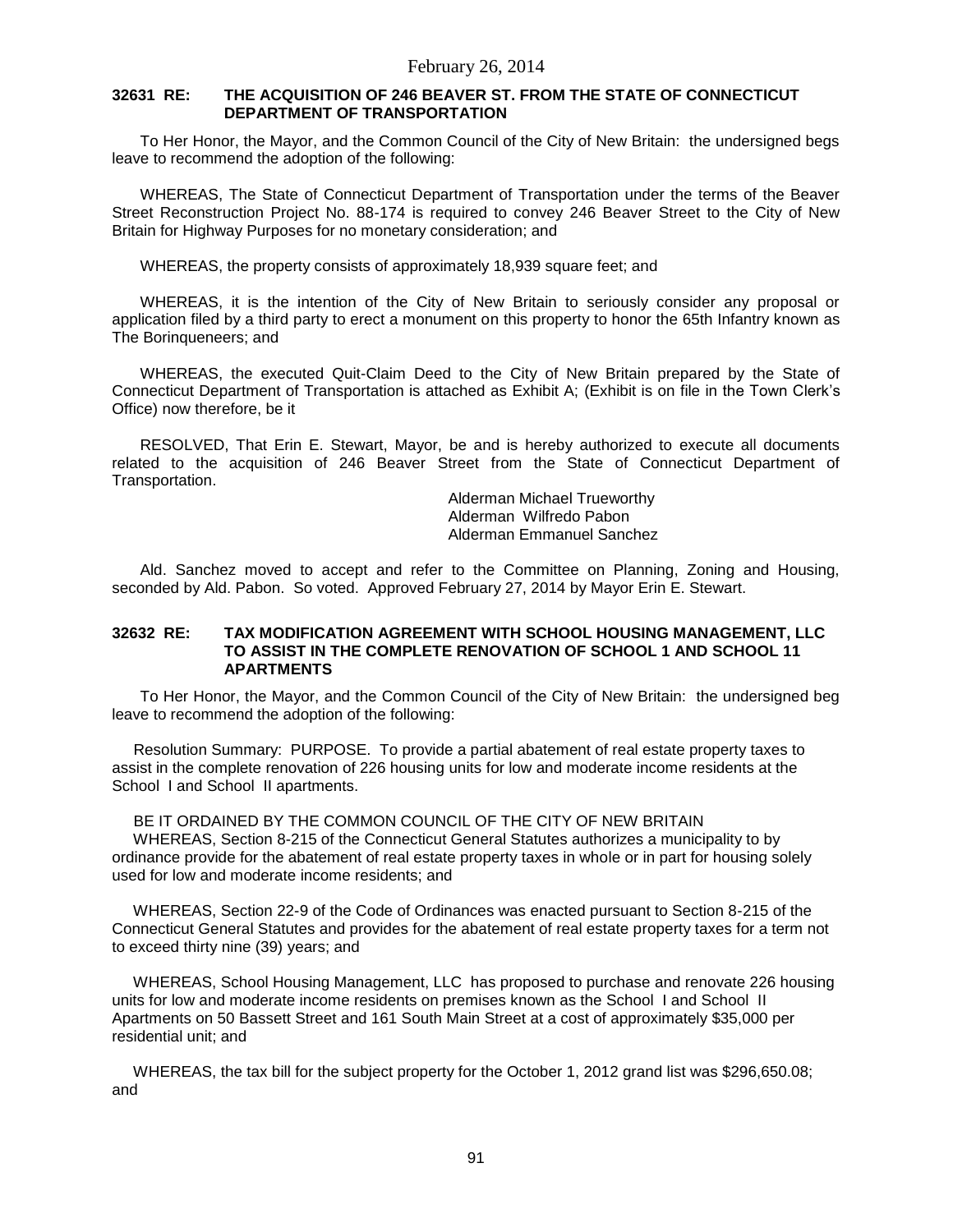WHEREAS, School Housing Management, LLC has proposed entering into a Tax Modification Agreement with the City of New Britain effective October 1, 2013 for a term of twenty (20) years unless extended at the sole option of the City; and

 WHEREAS, the proposal is for School Housing Management, LLC to pay, by way of modification, a real estate tax for the payments due on July 1, 2014, July 1, 2015, July 1, 2016, July 1, 2017 and July 1, 2018 in the amount of \$296,650.08 per year and for the payments due on July 1, 2019 through July 1, 2033 an amount equal to the tax payment due the prior July 1<sup>st</sup>, multiplied by the same percentage that HUD increases its payments to the property owner under the Housing Assistance Payment Contract; and WHEREAS, the Common Council of the City of New Britain deems such a Tax Modification Agreement to be in the best interests of the City of New Britain; now, therefore, be it

 RESOLVED, that Erin E. Stewart, Mayor, be and is hereby authorized to execute a Tax Modification Agreement on behalf of the City of New Britain with School Housing Management, LLC, effective October 1, 2013 for a term of twenty (20) years.

Alderman Jaime Giantonio

Ald. Giantonio moved to accept and adopt, seconded by Ald. Bielinski. So voted. Approved February 27, 2014 by Mayor Erin E. Stewart.

### **32530-1 RE: BUDGETARY AMENDMENT – EVERY KID COUNTS AFTER SCHOOL PROGRAM AND INTRAMURAL SPORTS**

To Her Honor, the Mayor, and the Common Council of the City of New Britain: the undersigned beg leave to recommend the adoption of the following:

Program Objective: The Parks and Recreation Department will provide comprehensive after school programming at Lincoln Elementary School. The students in grades three through five are targeted to attend the after school program from 3:35 to 5:45 p.m. The three major components of the after school program are education, recreation and cultural arts.

The Parks and Recreation Department will administer an Afterschool Intramural Sports Program at Chamberlain, DiLoreto, Holmes, Northend, Smith and Vance Elementary Schools. The program will be held on Monday, Tuesday, and Thursday, beginning at school dismissal until 5 p.m. Participants will work on skills to engage in the following sports: basketball, soccer, and kickball. Tournaments against other New Britain Intramural Sports Programs will take place as a culmination to each sport.

Initial Year of Grant Funding: July 1, 2013.

Local Program Operation Department: Recreation Division, Public Works.

Resolution Purpose: To do a budgetary amendment to Resolution #32530 that created the budget for this After School Program for \$33,000. The Recreation Division is respectfully requesting that the Finance Department amend the line item expenditures and revenue account budgets so that the new budget total is \$45,500, and,

WHEREAS, the City, through its Recreation Division, has received a HUD Grant for an elementary after school program in the amount of \$29,000. Funding has been granted for this program that will provide services such as recreational activities, homework help, and mentoring to City youth in an afterschool environment, and,

WHEREAS, the HUD Grant monies will pay for personnel and program supply costs associated with the proposed programming strategy for the period of July 1, 2013, through June 30, 2014, and,

WHEREAS, the Consolidated School District of New Britain granted money for an Extended School Hours Program at Lincoln Elementary School in the amount of \$4,000 for additional students to attend the after school program on Mondays, Tuesdays, and Thursdays throughout the year, and,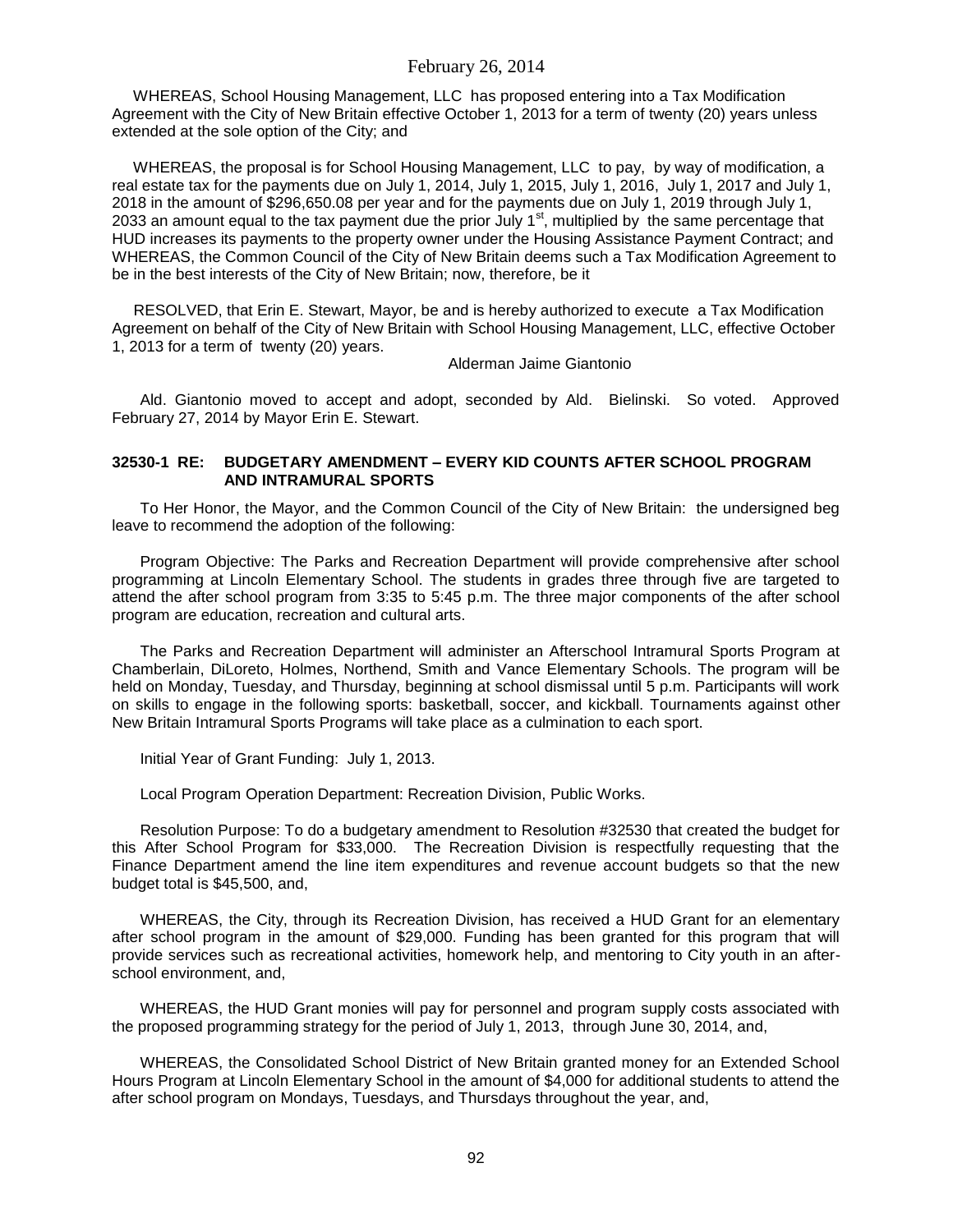WHEREAS, the Consolidated School District of New Britain has collaborated with the Recreation Division to administer an Afterschool Intramural Sports Program at six elementary school sites, and,

WHEREAS, the Recreation Division will hire staff and provide sporting equipment in the amount of \$12,500 for the program, therefore, be it

RESOLVED, that the budget amount of \$33,000 be amended to \$45,500 to include the additional \$12,500 and that amount be appropriated in the City's special revenue fund account structure in accordance with the requirements of the grantor agency. The account number has been established by the Finance Director, then it be further

RESOLVED, that the Common Council authorizes Mayor Erin E. Stewart to sign appropriate documents required for this grant.

|                |                                     |                | <u>Original</u> |
|----------------|-------------------------------------|----------------|-----------------|
| 238420132-4223 | HUD                                 | \$             | 29,000          |
| 238420132-4479 | <b>Consolidated School District</b> | \$             | 4,000           |
| 238420132-4479 | <b>Consolidated School District</b> | \$             | 12,500          |
|                | TOTAL:                              | \$             | 45,500          |
|                |                                     |                |                 |
| <b>HUD</b>     |                                     |                |                 |
| 238420132-5124 | <b>Part-time Salaries</b>           | \$             | 21,018          |
| 238420132-5231 | Medicare                            | \$             | 305             |
| 238420132-5412 | Telecommunications                  | \$             | 450             |
| 238420132-5440 | Rental and Leasing of Property      | \$             | 3,027           |
| 238420132-5540 | Advertising and Printing            | \$             | 200             |
| 238420132-5611 | <b>Office Supplies</b>              | \$             | 1,000           |
| 238420132-5659 | <b>Supplies</b>                     |                | 3,000           |
|                | <b>Total Expenditures:</b>          | \$             | 29,000          |
|                |                                     |                |                 |
| <b>CSDNB</b>   |                                     |                |                 |
| 238420132-5124 | <b>Part-time Salaries</b>           |                | 4,000           |
|                | <b>Total Expenditures:</b>          | <u>يو</u><br>چ | 4,000           |
|                |                                     |                |                 |
| <b>CSDNB</b>   |                                     |                |                 |
| 238420132-5124 | Part-time salaries                  | \$             | 9,765           |
| 238420132-5659 | <b>Supplies</b>                     |                | 2,735           |
|                | <b>Total Expenditures:</b>          | $\frac{6}{3}$  | 12,500          |
|                |                                     |                |                 |
|                |                                     |                |                 |

Alderwoman Shirley Black Alderman David DeFronzo Alderman Jamie Giantonio Alderwoman Eva Magnuszewski Alderman Daniel Salerno

Ald. DeFronzo recused himself due to a possible conflict of interest – he works for the School Department. Ald. Black moved to accept and adopt, seconded by Ald. Giantonio. Ald. Trueworthy moved to amend by striking Ald. DeFronzo's signature from the resolution, seconded by Ald. Bielinski. So voted. Roll call vote on resolution, as amended: 14 in Favor, 0 Opposed. IN FAVOR: Ald. Trueworthy, Magnuszewski, Black, Collins, Platosz, Sanchez, Carlozzi, Salvio, Pabon, Giantonio, Smedley, Naples, Salerno and Bielinski. Approved February 27, 2014 by Mayor Erin E. Stewart.

Ald. DeFronzo returned to the Chambers.

### **32633 RE: AUTHORIZATION TO SIGN STATE AGREEMENT FOR THE DEVELOPMENT OF CONTRACT PLANS, SPECIFICATIONS AND ESTIMATES FOR RECONSTRUCTION OF HART STREET STATE PROJECT NO. 88-185 FEDERAL-AID PROJECT NO 1088(110)**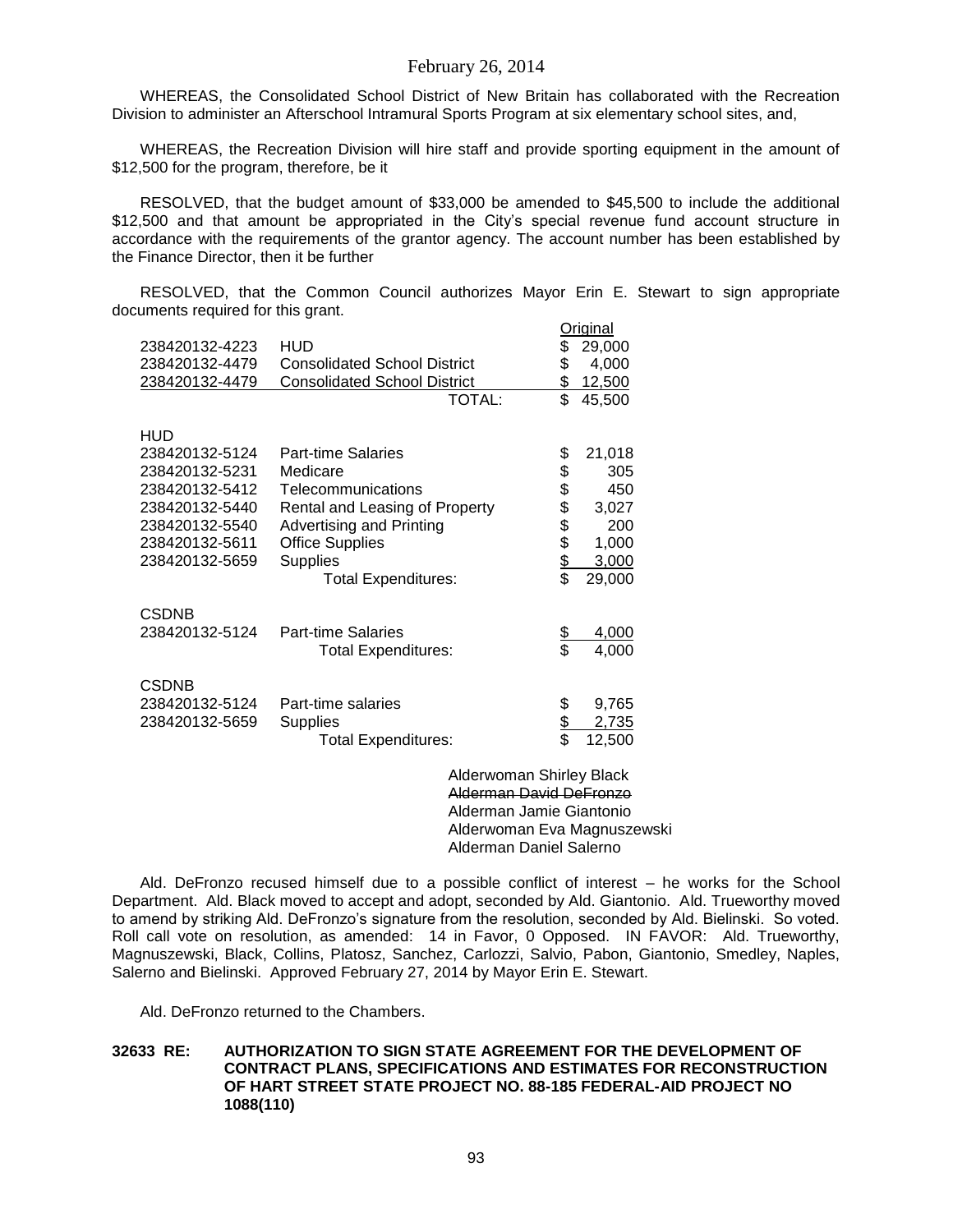To Her Honor, the Mayor, and the Common Council of the City of New Britain: the undersigned beg leave to recommend the adoption of the following:

 WHEREAS, the Public Works Department has requested that design activities be undertaken in conjunction with Reconstruction of Hart Street for approximately 3,110 feet, hereinafter referred to as "improvements," and

 WHEREAS, said improvements include, but are not limited to, full-depth reconstruction of Hart Street including concrete curbing, concrete sidewalks, upgrading the existing drainage system and installation of new signage, and

WHEREAS, the Project design will be prepared in-house by Public Works Department Staff, and

 WHEREAS, the estimated cost for the preliminary engineering phase of the Project is \$380,000, with a Maximum Amount of Reimbursement to Municipality of \$342,000. The Project's funding breakdown is 80% Federal, 10% State of Connecticut and the remaining 10% from the City of New Britain, and

WHEREAS, the Moving Ahead for Progress in the 21<sup>st</sup> Century Act (P.L. 112-141) (MAP 21) provides funding authorization "for Federal-aid highways, highway safety programs, and transit programs, and for other purposes," and

 WHEREAS, the Public Works Department has requested that federal funding be obligated so that Project related design activities can be authorized.

 RESOLVED, that Erin E. Stewart, Mayor, is authorized to sign the Agreement entitled "Agreement between the State of Connecticut and the City of New Britain for the Development of Contract Plans, Specifications and Estimates for Reconstruction of Hart Street Utilitizing Federal Funds under the Urban component of the Surface Transportation Program".

> Alderman Carlo Carlozzi, Jr. Alderwoman Eva Magnuszewski Alderman Emmanuel Sanchez

Ald. Magnuszewski moved to accept and adopt, seconded by Ald. Carlozzi. So voted. Approved February 27, 2014 by Mayor Erin E. Stewart.

#### **32634 RE: RECEIPT OF \$30,000 FROM THE STATE OF CT OFFICE OF POLICY AND MANAGEMENT TO OPERATE "RIGHT RESPONSE CT"**

To Her Honor, the Mayor, and the Common Council of the City of New Britain: the undersigned beg leave to recommend the adoption of the following:

 Resolution Summary: This resolution allows for Mayor Erin E. Stewart to sign an agreement for the City's receipt of funding in the amount of \$30,000 from the State of Connecticut Office of Policy and Management and to place such funds in revenue and expenditure accounts to operate the "Right Response CT" program as set forth by a memorandum of agreement between the Consolidated School District of New Britain, the New Britain Police Department, and New Britain Youth and Family Services. Funds will be used to hire three part time School Collaborative Team Interventionists for Slade Middle School, Pulaski Middle School, and New Britain High School. The Right Response CT program is a model designed to reduce school based arrests. New Britain currently has the highest percentage of school based arrests in the State of Connecticut per capita.

 WHEREAS; the City of New Britain is committed to its children and youth, and desires to make the schools and community the best place possible to educate and raise children; and

 WHEREAS; the City of New Britain has received funding to operate the Right Response CT program to reduce the incidence of school based arrests; and